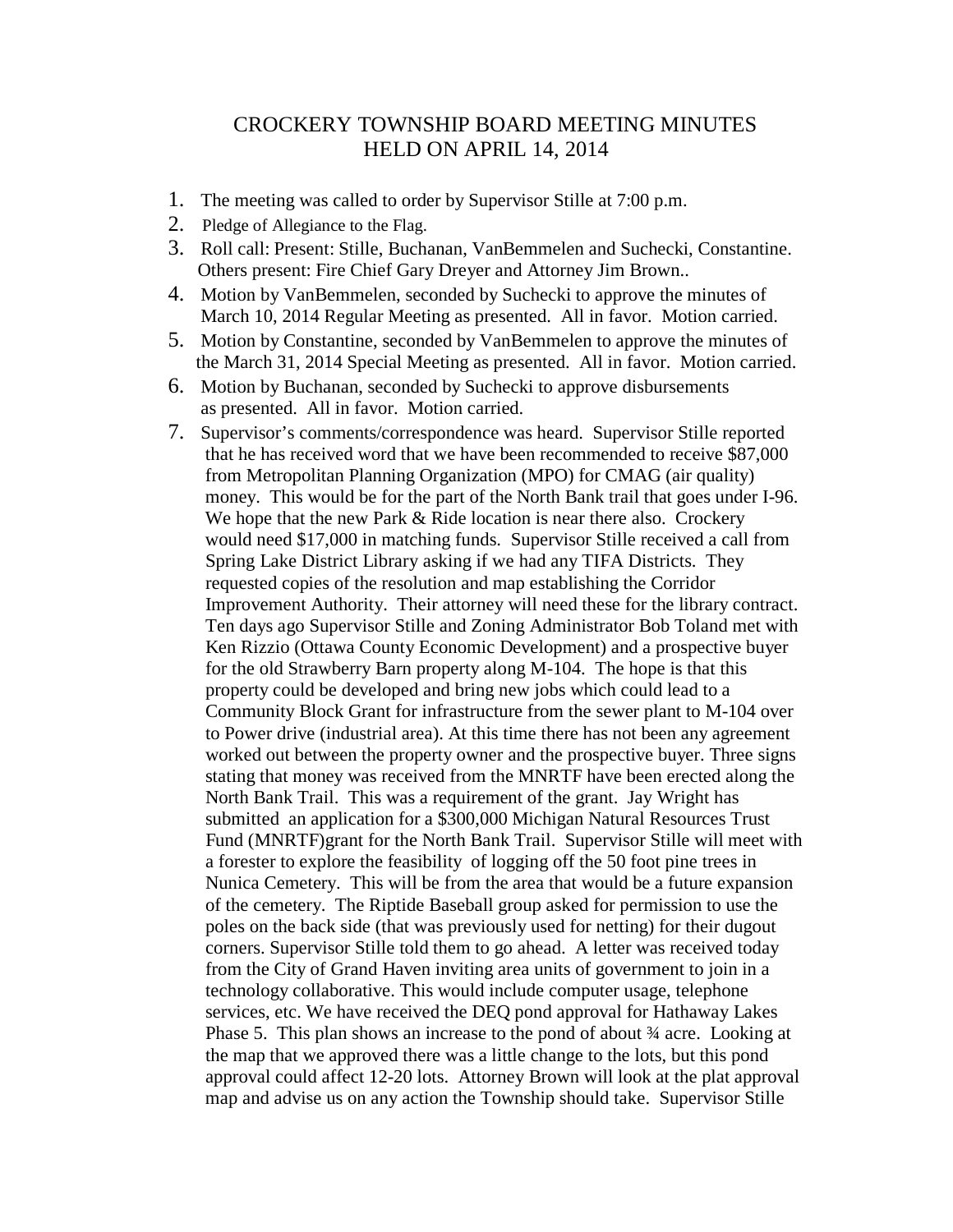met with Mrs. Kulikamp regarding Williams Street and has contacted Glen Merrill , a spokesperson for A&R Pipeline with questions regarding an easement on a street that is dedicated for public use.

- 8. County Commissioner Matt Fenske was in attendance and he gave an update on what has been happening at a county and state level. Ottawa County has been awarded a grant to clean out the Sand Creek Drain from Chester Township to Tallmadge. The County is currently studying how to address the problem of drains that are filling in due to erosion, sediment and fallen trees and brush. Grant money may be available to get local drains cleaned. Ottawa County now has a new WIFI system. Ottawa County was declared the healthiest county in Michigan. Michigan Works has 22 positions available with jobs starting at \$9.75 an hour. Revenue Sharing has been restored back to local governments. The Agriculture Preservation Board has hired a consultant for about 12 hours a month to seek grants and foundation money. A bill addressing delinquent property tax was passed and will limit County Treasurers to charge up to 1% on delinquent taxes. Ottawa County dispatch is now offering Smart 911 which allows people to set a smart phone profile up with the county dispatch.. The water study being conducted in the County is moving along slowly. The road commission has used up a large portion of their budget already this year due to the harsh winter we had. The Board thanked Mr. Fenske for the update.
- 9. Treasurer's Report was offered. The Treasurer has been working with the Ottawa County Fiscal Services and she is expecting further information in July. Treasurer VanBemmelen has completed last years tax collection, and our Property values have increased by over 7 million dollars.
- 10. Clerk's Report was offered. The election for the Spring Lake Public Schools Bond proposal will be on May  $6<sup>th</sup>$  and the township cleanup day will be held on May  $17<sup>th</sup>$ . Dumpsters will be placed behind the old fire station. A reminder that the Easter Egg Hunt will take place on April  $19<sup>th</sup>$  at the township hall.
- 11. Fire Chief's report was given. The department responded to 32 calls last month. The county fire academy is being held for the next two months at the fire station. Chief Dreyer reported he has submitted a grant application to the Grand Haven Community Foundation for a carbon monoxide pulse oximeter. The application was submitted to include the other departments in the Tri-Cities area. The Chief attended a fire department instructors conference last week.
- 12. Public Comment was offered. None was heard at this time.
- 12. Committee Chair reports were offered. None were heard.
- 13. Board Member Committee reports were offered. Trustee Constantine reported that he will be meeting with an excavating company April  $15<sup>th</sup>$  at 6:00 pm to discuss the township hall parking lot for a quote on reconfiguring and resurfacing.
- 14. Discussion was held on the proposed Comprehensive Plan. Gordon Haskins resides on the south side of Garfield in Section 35 and he spoke against changing this area from AG-1 to Rural Estates. He recognizes that the plan does not change zoning but it does set the coarse for allowing future zoning changes. He stated that many of the parcels on the south side are currently being used for agricultural purposes. One neighbor raises sheep, chickens and cows. On